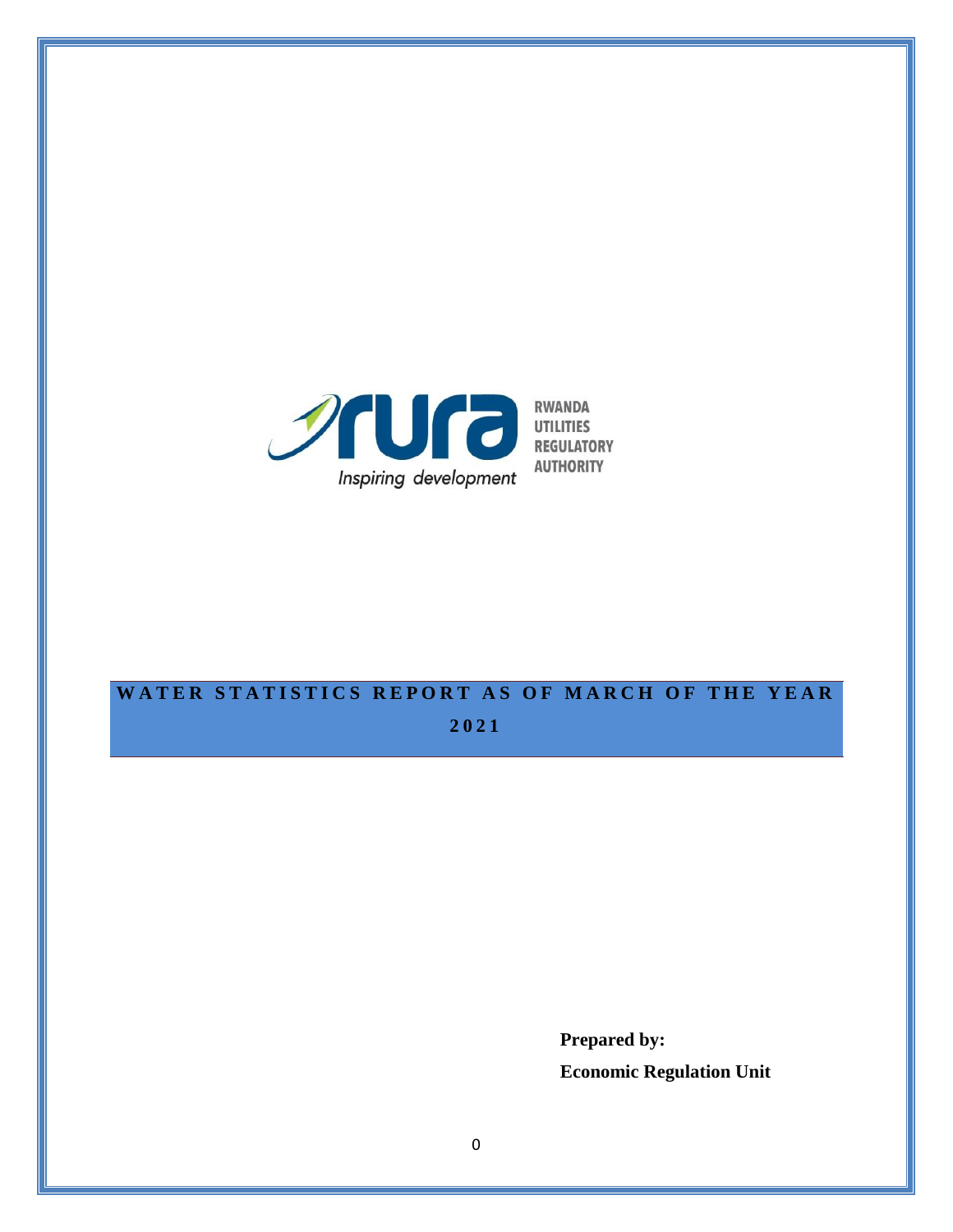# <span id="page-1-0"></span>**TABLE OF CONTENTS**

| 1.1.   |  |
|--------|--|
| 1.2.   |  |
| 1.3.   |  |
| 1.3.1. |  |
| 1.3.2. |  |
| 1.3.3. |  |
| 1.4.   |  |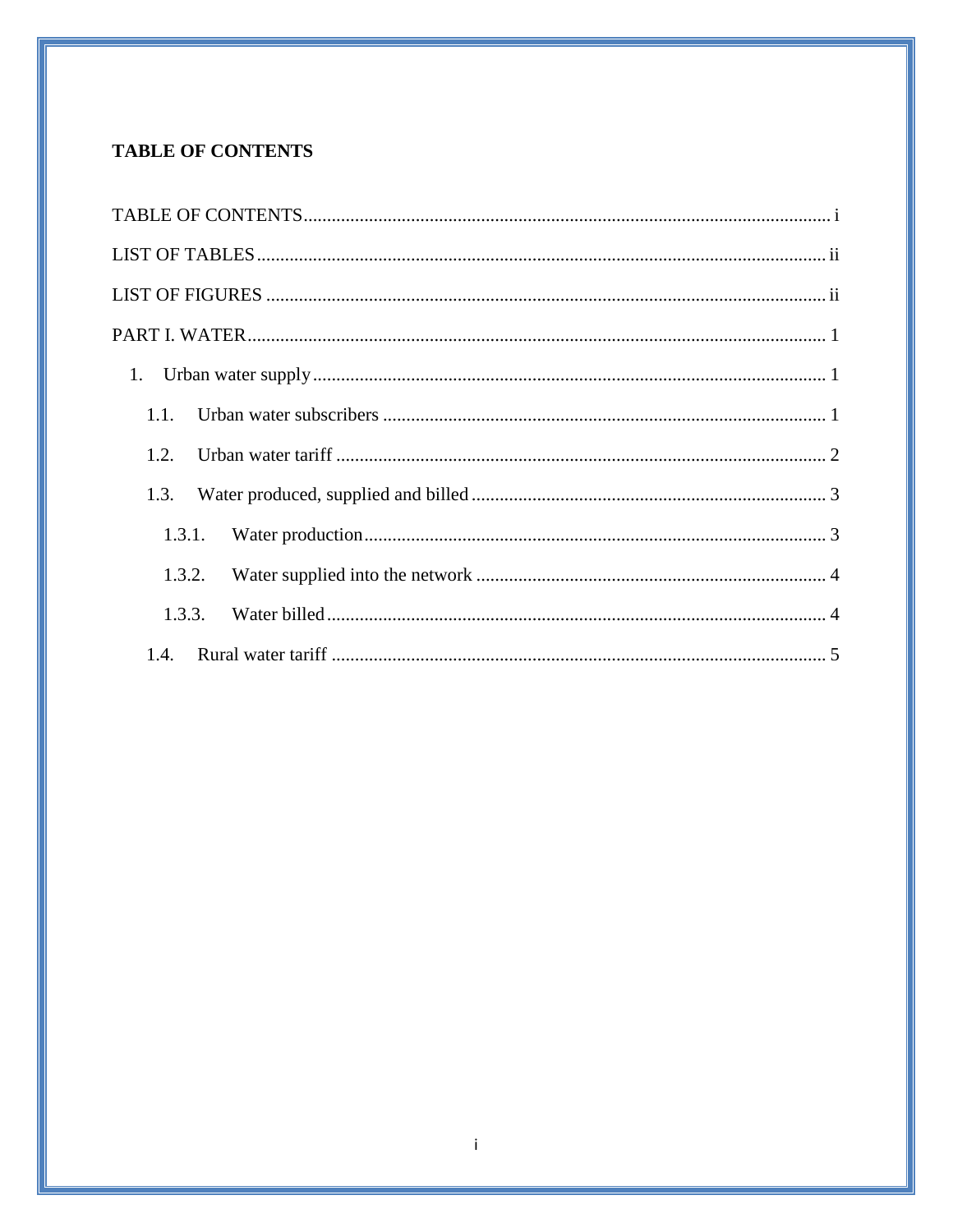# <span id="page-2-0"></span>**LIST OF TABLES**

| Table 3: Applicable tariff for WASAC customers by consumption block (VAT exclusive) 2 |  |
|---------------------------------------------------------------------------------------|--|
|                                                                                       |  |
|                                                                                       |  |
|                                                                                       |  |
|                                                                                       |  |

# <span id="page-2-1"></span>**LIST OF FIGURES**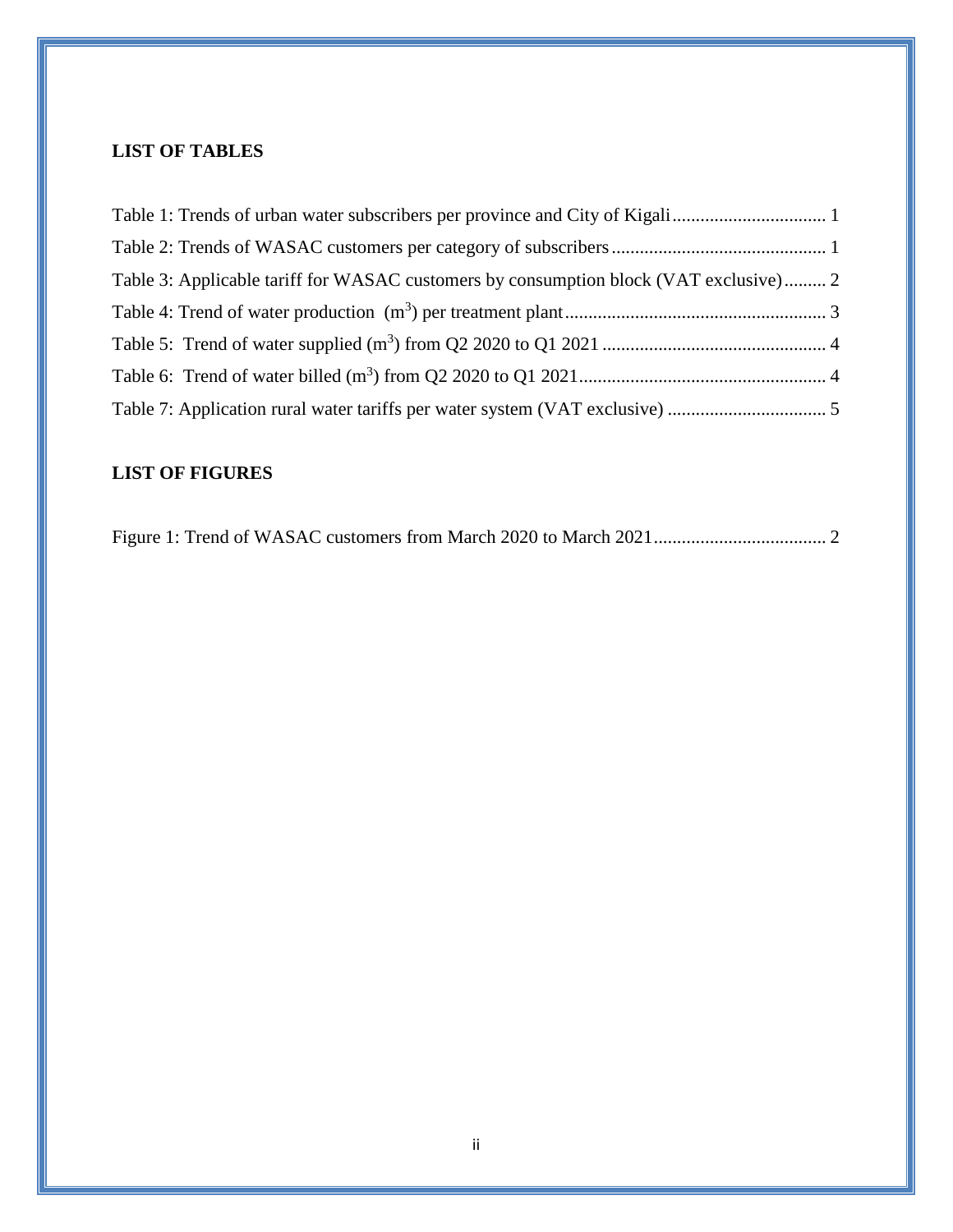#### <span id="page-3-0"></span>**PART I. WATER**

#### <span id="page-3-1"></span>**1. Urban water supply**

#### <span id="page-3-2"></span>**1.1.Urban water subscribers**

As of March 2021, the number of urban and peri-urban water subscribers served by WASAC Ltd increased to 246,941 from 242,497 connections recorded at the end of December 2020, which represents an increase of 1.8 percent. The 51% of these connections are in the City of Kigali while 49% of them are distributed in the provinces. This difference is mainly attributed to the fact that, some people and institutions in the provinces are served by Rural Water Service Providers.

| <b>Province</b>   | $Jun-20$ | $Sep-20$ | <b>Dec-20</b> | $Mar-21$ |
|-------------------|----------|----------|---------------|----------|
| City of Kigali    | 117,926  | 121,636  | 124,234       | 126,103  |
| Southern province | 29,667   | 30,654   | 31,212        | 31,941   |
| Western province  | 22,159   | 22,540   | 22,648        | 22,962   |
| Northern province | 19,651   | 20,199   | 20,702        | 21,174   |
| Eastern province  | 40,787   | 42,662   | 43,701        | 44,761   |
| <b>Total</b>      | 230,190  | 237,691  | 242,497       | 246,941  |

<span id="page-3-3"></span>**Table 1: Trends of urban water subscribers per province and City of Kigali** 

**Source: WASAC reports**

At the end of March 2021, the 91.7 % of urban water subscribers are in the category of residential, whereas the remaining 8.3% are in the category of non-residential, industrial, and public standpipes.

<span id="page-3-4"></span>

| Table 2: Trends of WASAC customers per category of subscribers |  |  |  |  |  |  |  |  |  |  |  |  |  |  |  |
|----------------------------------------------------------------|--|--|--|--|--|--|--|--|--|--|--|--|--|--|--|
|----------------------------------------------------------------|--|--|--|--|--|--|--|--|--|--|--|--|--|--|--|

| <b>Category of customers</b>   | $Jun-20$ | $Sep-20$ | <b>Dec-20</b> | $Mar-21$ |
|--------------------------------|----------|----------|---------------|----------|
| <b>Residential connections</b> | 210,217  | 217,395  | 221,959       | 226,367  |
| Non-residential connections    | 15,031   | 15,111   | 15,254        | 15,244   |
| Industrial connections         | 241      | 249      | 256           | 261      |
| Public standpipes(BF)          | 4,701    | 4,936    | 5,028         | 5,069    |
| <b>Total</b>                   | 230,190  | 237,691  | 242,497       | 246,941  |

**Source: WASAC reports**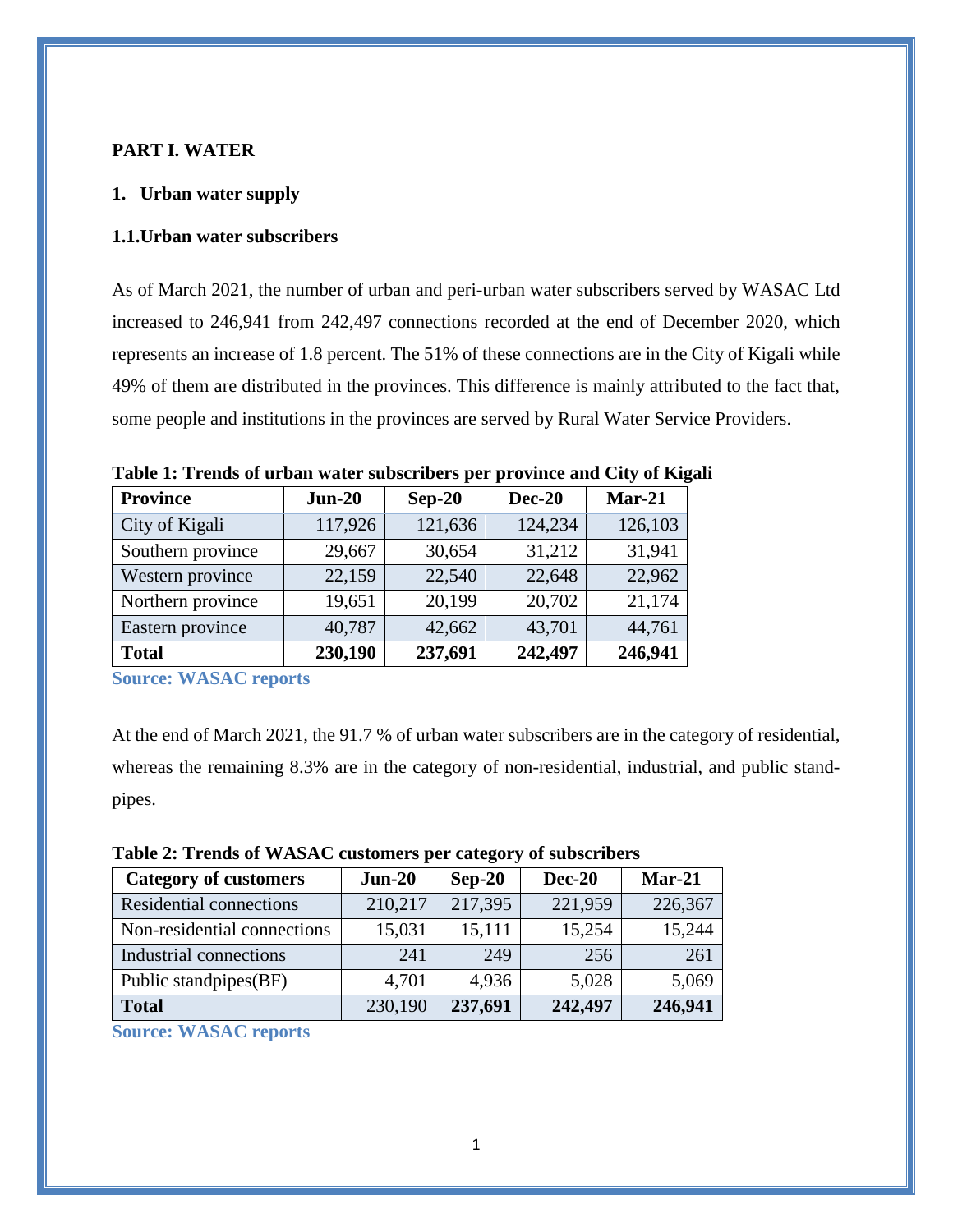At the end of March 2021, the number of connected customers increased to 246,941 from 225,989 recorded at the end of March of the year 2020, representing an increase of 9.3%.



<span id="page-4-2"></span>**Figure 1: Trend of WASAC customers from March 2020 to March 2021**

#### **Source: WASAC reports**

## <span id="page-4-0"></span>**1.2. Urban water tariff**

| <b>Customer category</b> | <b>Monthly consumption block</b> | <b>Applicable</b><br>tariff<br>(Frw/m3) |
|--------------------------|----------------------------------|-----------------------------------------|
| Public taps              | N/A                              | 323                                     |
| Residential              | $0-5m3$                          | 340                                     |
|                          | $6 - 20m3$                       | 720                                     |
|                          | $21 - 50m3$                      | 845                                     |
|                          | $> 50 \,\mathrm{m}$ 3            | 877                                     |
| Non Residential          | $0-50m3$                         | 877                                     |
|                          | $> 50 \,\mathrm{m}$ 3            | 895                                     |
| Industries               | N/A                              | 736                                     |

<span id="page-4-1"></span>**Table 3: Applicable tariff for WASAC customers by consumption block (VAT exclusive)**

**Source: Board [Decision N°001/BD/WAT/RURA/2019](https://www.rura.rw/fileadmin/Documents/Water/Board%20Decisions/Board_Decision_For_Urban_Water_End_User_tariffs.pdf)**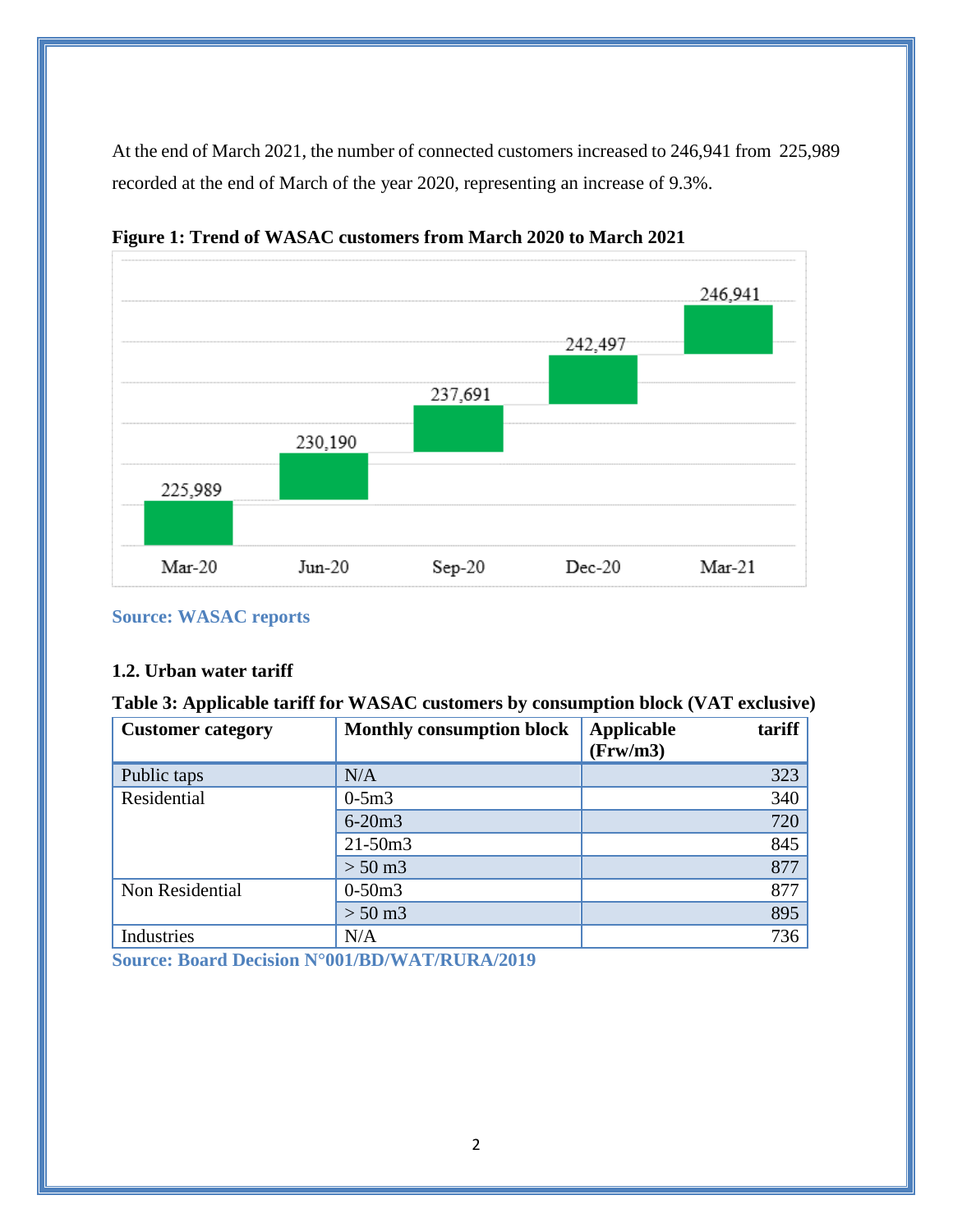## <span id="page-5-0"></span>**1.3. Water produced, supplied and billed**

## <span id="page-5-1"></span>**1.3.1. Water production**

During this quarter under review, the total quantity of water produced by WASAC Ltd for supplying in its service area stood at 14.6 million cubic meters from 14.2 million cubic meters reported in Q4 2020. The below table shows the trend of water produced from Q2 2020 to Q1 2021 by water treatment plant.

| <b>Name of WTP</b>      | Q2 2020    | Q3 2020    | Q4 2020    | Q1 2021    |
|-------------------------|------------|------------|------------|------------|
| Kanyonyomba             | 167,130    | 288,434    | 272,804    | 246,515    |
| Kanyabusage             | 118,253    | 122,518    | 120,197    | 117,741    |
| Gisuma                  | 131,362    | 136,645    | 132,967    | 128,680    |
| Shyogwe-Mayaga          | 153,898    | 147,375    | 151,037    | 163,467    |
| Nyamabuye               | 152,579    | 167,933    | 182,782    | 188,189    |
| Rwasaburo               | 163,836    | 191,146    | 159,591    | 160,767    |
| Gihuma                  | 315,132    | 350,481    | 345,183    | 348,669    |
| Ngenda                  | 304,660    | 314,748    | 304,768    | 294,171    |
| Mpanga                  | 273,614    | 317,354    | 330,040    | 301,961    |
| Cyunyu                  | 211,179    | 210,549    | 186,187    | 212,456    |
| Kadahokwa               | 475,587    | 513,682    | 531,916    | 516,694    |
| Muhazi                  | 495,837    | 529,826    | 532,565    | 546,632    |
| Mutobo                  | 638,450    | 671,430    | 679,530    | 677,900    |
| Nyagatare               | 570,415    | 779,818    | 702,130    | 760,341    |
| Gihira                  | 722,436    | 747,499    | 704,215    | 790,367    |
| Karenge                 | 1,378,721  | 1,367,279  | 1,329,837  | 1,353,355  |
| Kimisagara              | 1,568,163  | 2,124,225  | 2,265,537  | 2,311,411  |
| <b>Nzove</b>            | 5,137,402  | 5,757,328  | 5,360,790  | 5,055,352  |
| Kanzenze                | N/A        | N/A        | N/A        | 504,681    |
| <b>Total production</b> | 12,978,654 | 14,738,270 | 14,292,076 | 14,679,349 |

<span id="page-5-2"></span>**Table 4: Trend of water production (m<sup>3</sup> ) per treatment plant**

**Source: WASAC reports**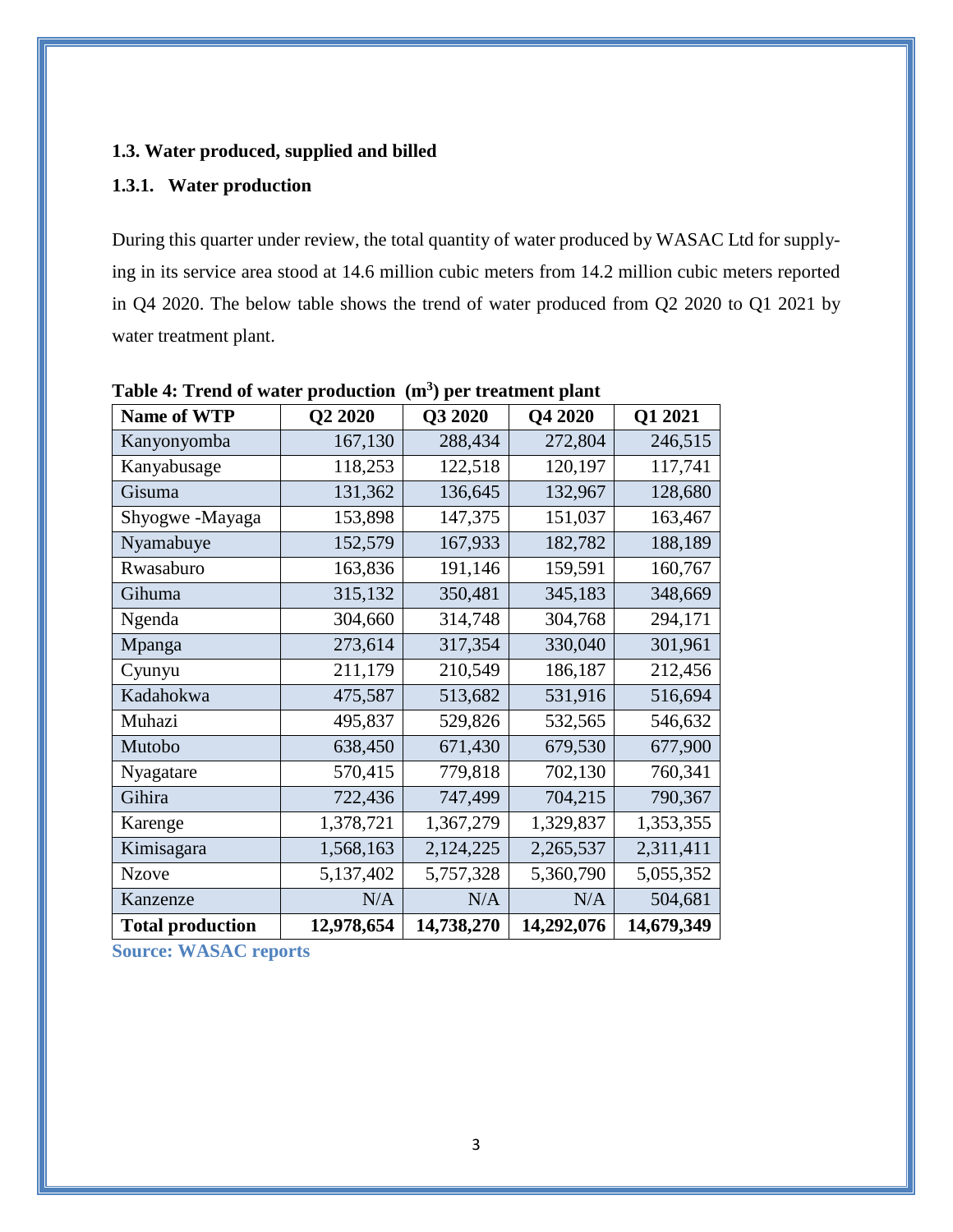# <span id="page-6-0"></span>**1.3.2. Water supplied into the network**

During this quarter under review, the quantity of water supplied into the network was 13.3 million cubic meters from 12.2 million cubic meters reported in Q2 2020.

| <b>Location</b> | Q2 2020    | Q3 2020    | Q4 2020    | Q1 2021    |
|-----------------|------------|------------|------------|------------|
| Kigali City     | 7,320,792  | 8,297,478  | 8,064,504  | 7,783,287  |
| <b>Bugesera</b> | 462,365    | 598,345    | 568,580    | 563,182    |
| Gicumbi         | 148,761    | 164,771    | 182,423    | 188,027    |
| Huye            | 449,612    | 486,324    | 516,946    | 487,799    |
| Karongi         | 118,205    | 122,468    | 120,150    | 117,694    |
| Muhanga         | 312,388    | 318,181    | 326,948    | 319,374    |
| Musanze         | 650,598    | 671,255    | 679,365    | 677,725    |
| Ngoma           | 158,041    | 191,101    | 159,550    | 160,767    |
| Nyagatare       | 562,945    | 769,611    | 691,813    | 749,845    |
| Nyamagabe       | 130,105    | 135,244    | 131,572    | 127,187    |
| Nyanza          | 183,010    | 217,168    | 226,118    | 252,849    |
| Rubavu          | 710,296    | 735,658    | 693,106    | 751,198    |
| Ruhango         | 110,577    | 168,381    | 197,247    | 191,735    |
| Rusizi          | 211,167    | 210,306    | 185,826    | 185,826    |
| Rwamagana       | 717,267    | 767,651    | 719,735    | 781,213    |
| <b>Total</b>    | 12,246,129 | 13,853,942 | 13,463,883 | 13,337,708 |

<span id="page-6-2"></span>**Table 5: Trend of water supplied (m<sup>3</sup> ) from Q2 2020 to Q1 2021**

**Source: WASAC reports**

## <span id="page-6-1"></span>**1.3.3. Water billed**

During the first quarter of year 2021, the quantity of water billed was 7.7 million cubic meters compared to 6.9 million cubic meters recorded in Q2 2020.

| Location    | Q2 2020   | Q3 2020   | Q4 2020   | <b>Q1 2021</b> |  |  |  |
|-------------|-----------|-----------|-----------|----------------|--|--|--|
| Kigali City | 4,313,360 | 5,059,624 | 4,817,974 | 4,754,200      |  |  |  |
| Bugesera    | 262,392   | 358,366   | 301,082   | 315,416        |  |  |  |
| Gicumbi     | 83,611    | 109,533   | 87,164    | 94,600         |  |  |  |
| Huye        | 231,743   | 248,300   | 263,206   | 278,501        |  |  |  |
| Karongi     | 62,111    | 73,366    | 68,273    | 70,015         |  |  |  |
| Muhanga     | 164,440   | 183,157   | 183,669   | 179,604        |  |  |  |

<span id="page-6-3"></span>**Table 6: Trend of water billed (m<sup>3</sup> ) from Q2 2020 to Q1 2021**